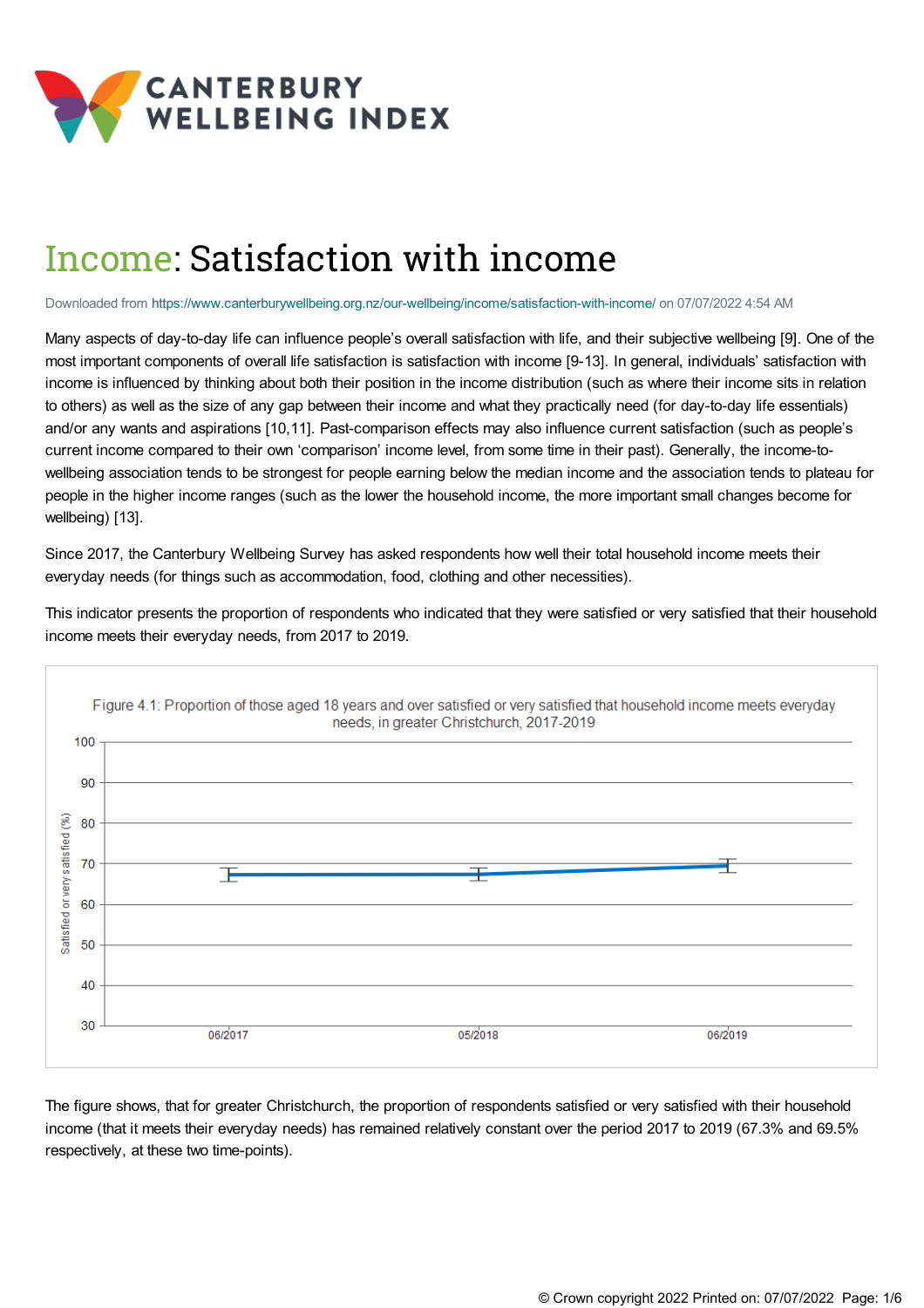



The figure shows that similar proportions of respondents indicated that they were satisfied or very satisfied with their household income across the three Territorial Authorities, from 2017 to 2019 (Christchurch City 69.6%, Selwyn District 71.7%, and Waimakariri District 67.1%, in 2019).



# **Breakdown by ethnicity**

The figure shows respondents' satisfaction with their household income, by ethnicity. In 2017, European respondents' satisfaction with income (70.6%) was statistically significantly higher than Māori respondents' satisfaction with income (59%) and both groups' satisfaction with income was statistically significantly higher than that indicated by Pacific/Asian/Indian respondents (40.6%). The 2019 results show some convergence between the groups, compared with 2017. In 2019, the proportion indicating that they were satisfied or very satisfied with their household income was essentially unchanged for European respondents and Māori respondents but had increased slightly for Pacific/Asian/Indian respondents (71.5%, 61.5%, and 53.9%, respectively). European respondents' satisfaction with income was statistically significantly higher than both Pacific/Asian/Indian respondents' satisfaction and Māori respondents' satisfaction in 2019.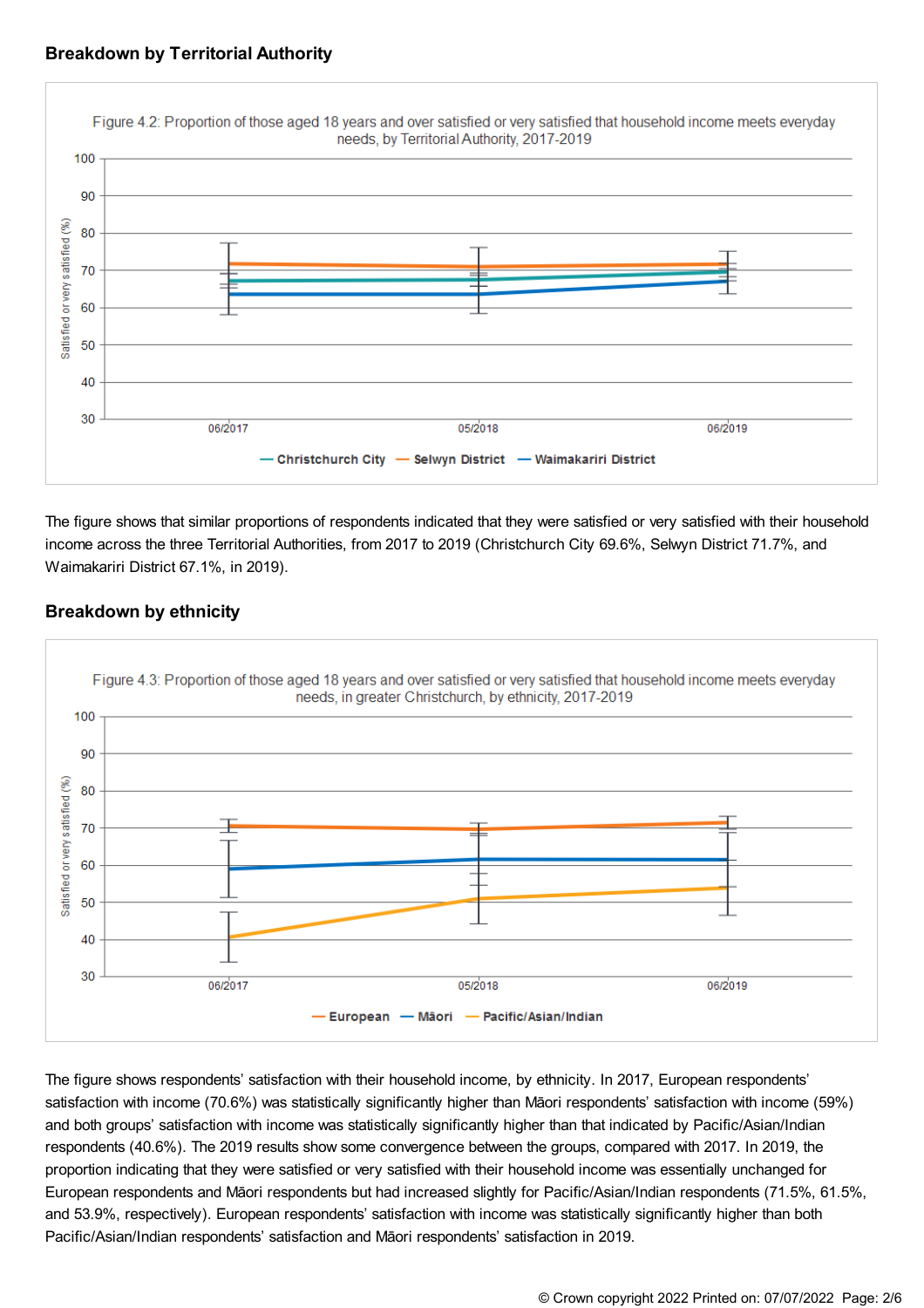# **Breakdown by age**



The figure shows a pattern of generally similar satisfaction with income across the age groups for the period 2017 to 2019. In 2018, there were no statistically significant differences between the groups. However, in 2019 the proportion of the 18 to 24 years group satisfied or very satisfied with household income has fallen to be statistically significantly lower than the proportion for the 75+ years age group (63.9% and 76.8% respectively, in 2019).

## **Breakdown by gender**



The figure shows a pattern of similar levels of satisfaction with household income (proportion satisfied or very satisfied that their household income meets their everyday needs) for female respondents and male respondents, for the years 2017 to 2019.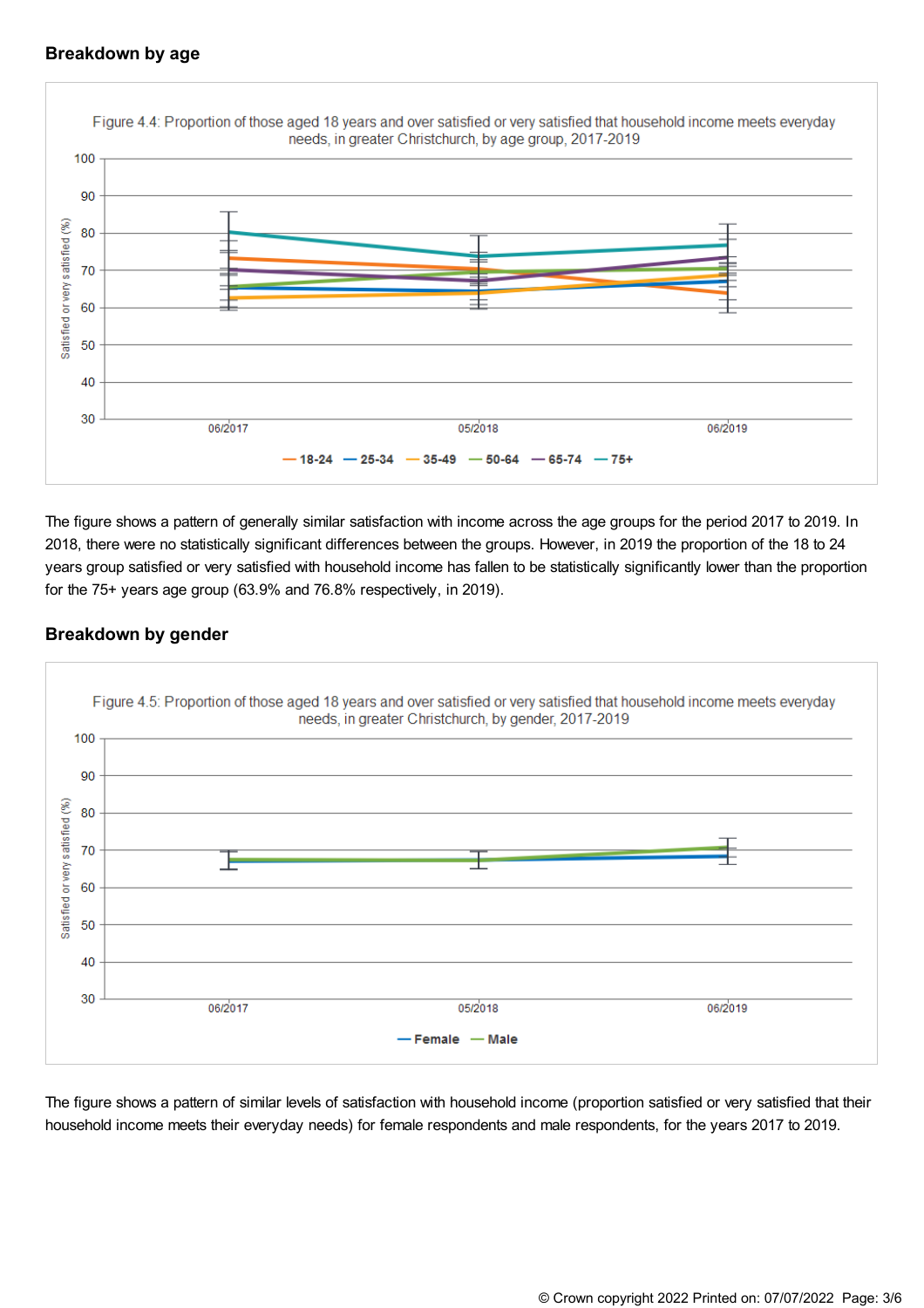#### **Breakdown by income**



The figure clearly shows the underlying relationship between respondents' satisfaction with household income and level of household income, across the four income bands. A substantial and statistically significantly higher proportion of respondents from households earning \$100,000+ indicated that they were satisfied or very satisfied with their household income, compared with the lower income groups (88.5% for \$100,000+ group in 2019, compared with 40.3% for <\$30,000; 58.2% for \$30,001– \$60,000; and 65.4% for \$60,001–\$100,000 groups). At all three time-points, fewer than half of the respondents from the <\$30,000 income group indicated that they were satisfied or very satisfied with their household income.

## **Breakdown by disability**



The figure shows that from 2017 to 2019 a smaller proportion of respondents with a disability or long-term health condition reported being satisfied or very satisfied with their household income, compared with those without a disability or long-term health condition (54.3% and 70.3% in 2017; 52.3% and 71.3% in 2018; and 56.9% and 72.6% in 2019). The difference between the groups is statistically significant for all time-points.

#### **Data Sources**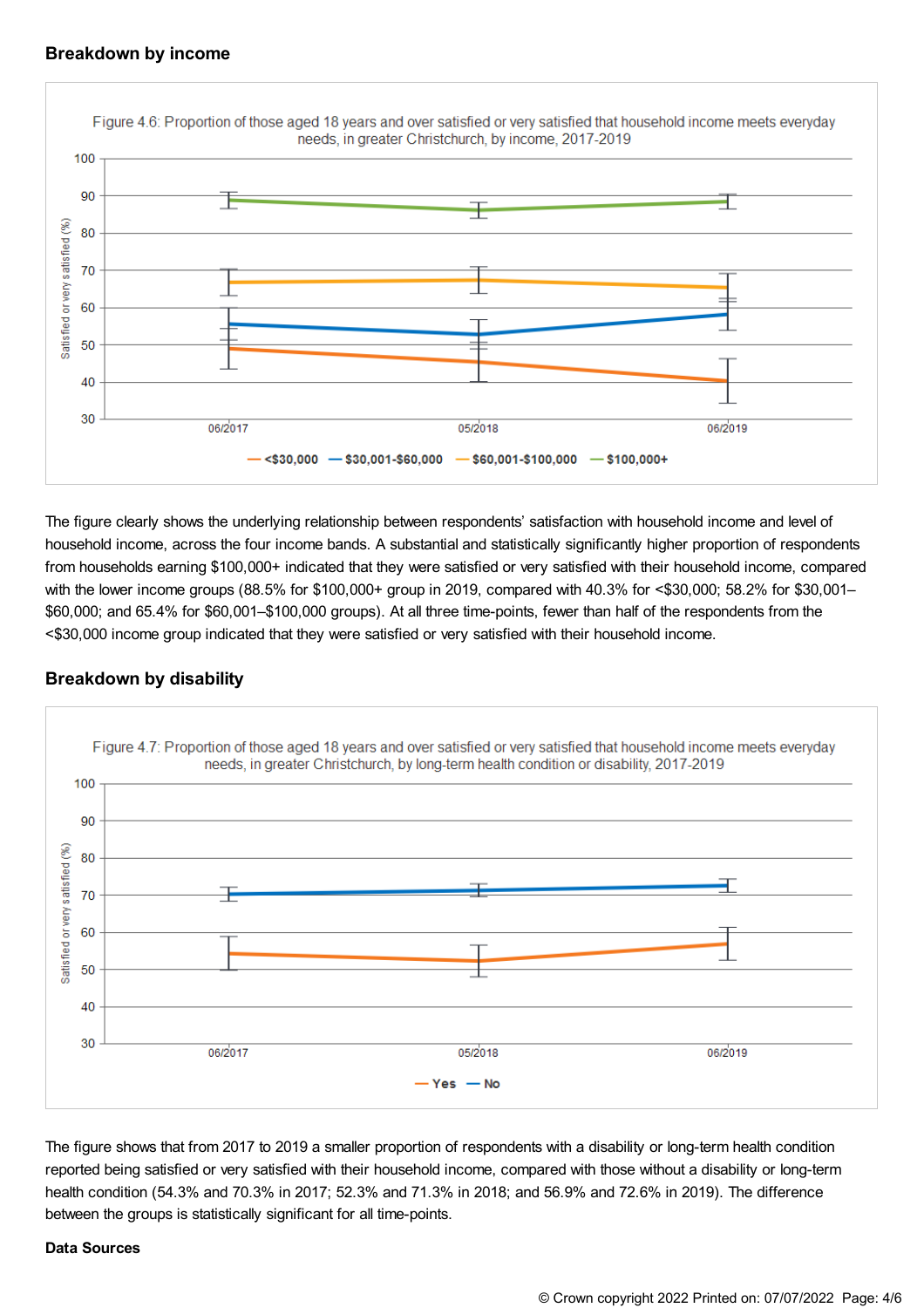**Source:** Canterbury District Health Board.

**Survey/data set:** Canterbury Wellbeing Survey to 2019. Access publicly available data from the Community and Public Health (Canterbury DHB) website [www.cph.co.nz/your-health/wellbeing-survey/](https://www.cph.co.nz/your-health/wellbeing-survey/)

**Source data frequency:** Annually.

Metadata for this indicator is available at [https://www.canterburywellbeing.org.nz/our-wellbeing/index-data](https://www.canterburywellbeing.org.nz/our-wellbeing/site-information/index-data)